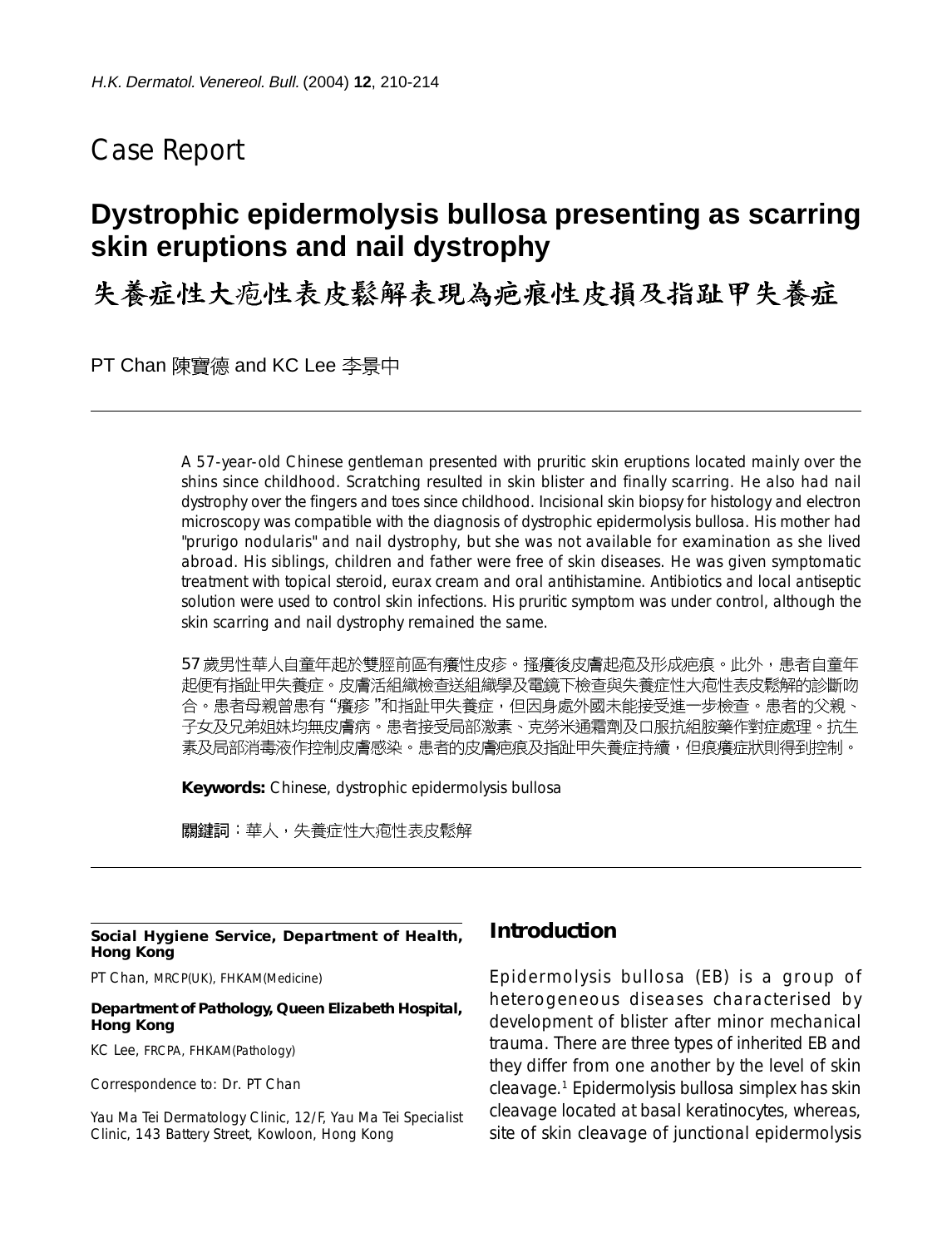bullosa is localised at the intra-lamina lucida region. Dystrophic epidermolysis bullosa (DEB) is characterised by blister developing in the sublamina densa region. The latter entity, although rare, has been previously reported in Hong Kong Chinese.2 We described another case of dystrophic epidermolysis bullosa in a 57-year-old Chinese.

#### **Case report**

A 57-year-old Chinese gentleman, with a known history of asthma, presented to our skin clinic in 1986 with pruritic skin eruptions. These were localised mainly over the shins. The elbows and trunk were involved to a lesser extent. The skin eruption had been developing since childhood. Scratchng of the skin was followed by the formation of skin blister and, finally, scarring. He noticed that his shins were easily traumatised with minor injury. At the same time, nail dystrophy developed insidiously over his fingers and toes since childhood. There was no mucosal involvement. He had multiple dental caries with teeth extraction in the recent few years. Systemic symptoms such as weight loss, dysphagia and constipation were absent. Skin biopsy had been performed in Taiwan in the year 1970 but the patient was not sure of the result. He was given five to six courses of steroid injection in Taiwan with only temporary symptomatic relief. His parent's marriage was nonconsanguinous. He had five siblings and two children, all of them did not have any similar skin problem or nail dystrophy as recalled by the patient. His mother had a history of prurigo nodularis and dystrophic toenails. She had never received any skin biopsy but unfortunately, she could not come for examination as she resided in the United States.

Physical examination of the index patient revealed scarring and erosions located symmetrically over both shins and calves (Figure 1). There were hypopigmented scars over the upper back, abdominal walls and both elbows. Apart from

**Figure 1.** Symmetrical scarring and erosions over both shins of the patients.

androgenetic alopecia, there was no other hair abnormality. There was neither any milium nor blister at the time of examination. His fingernails and toenails were rudimentary and dystrophic (Figures 2 & 3). Taking into account of the timing of onset and the clinical features as summarised above, the most likely clinical diagnosis was DEB. The other clinical differential diagnoses might include lichen planus, prurigo nodularis and epidermolysis bullosa acquisita. Investigations including complete blood picture, liver and renal function tests were normal. Incisional biopsy of skin lesion over the lower limb showed re-epithelialised, pauci-inflammatory subepidermal blister with underlying dermal scarring (Figure 4). Direct immunofluorescence study was negative. However, localisation of lamina dense in blister by histochemical and immunohistochemical methods yield equivocal results. Fortunately, electron microscopy confirmed the presence of lamina densa in roof of blister in many areas. The anchoring fibrils, however, were morphologically unremarkable. The overall features were compatible with DEB. He was given topical steroid, eurax cream and oral antihistamine for symptomatic relief. Topical chlortetracycline

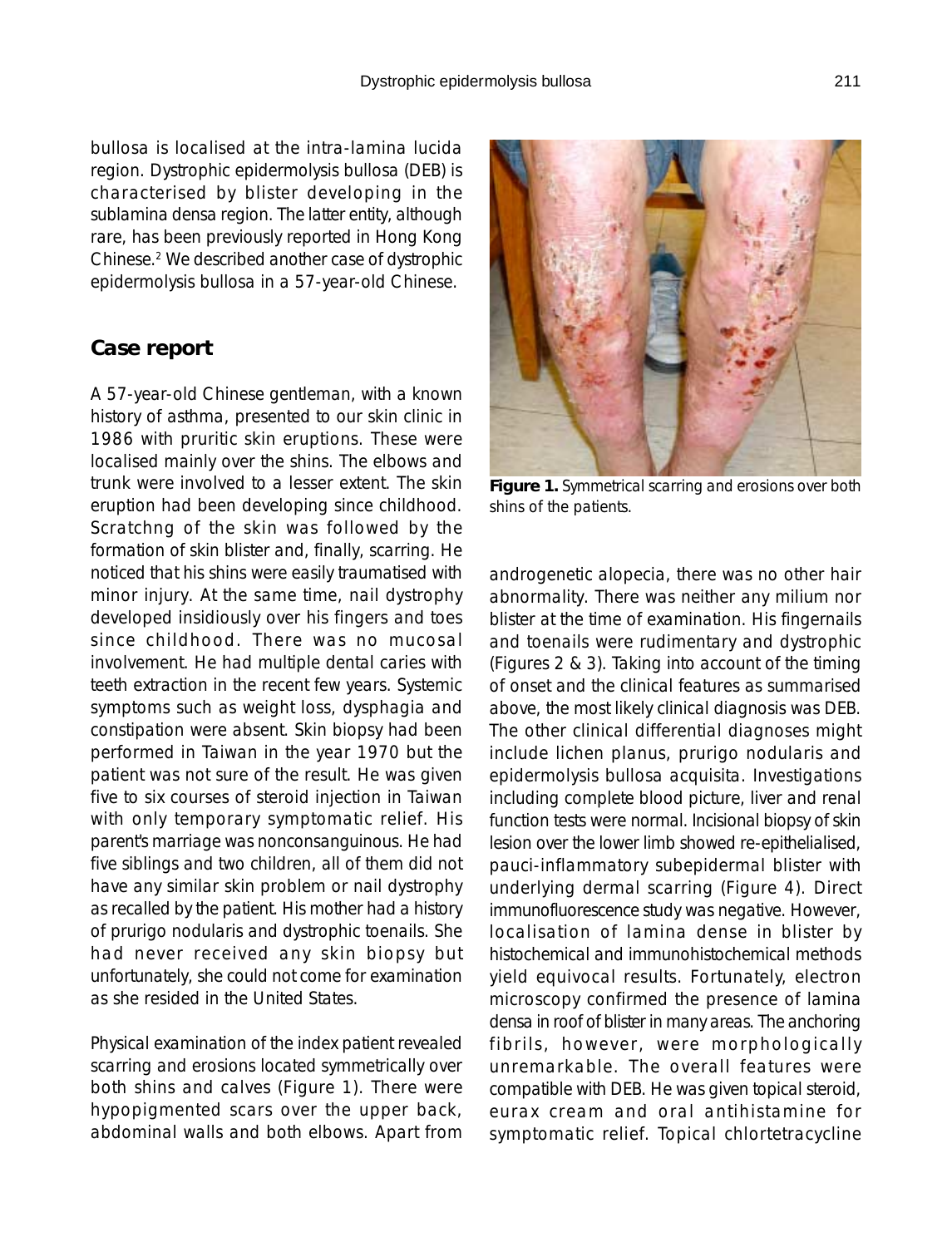

**Figure 2.** Rudimentary and dystrophic toenails.



**Figure 4.** There is a re-epithelialised subepidermal blister with underlying dermal scarring. Note the relatively cell poor nature in the base of the blister (H&E, original magnification x 20).



**Figure 3.** Rudimentary and dystrophic fingernails.

ointment and potassium permanganate solution were given for eroded areas. The pruritic symptom remained under control with treatment, although he occasionally developed blisters and erosions over his shins on minor trauma.

### **Discussion**

DEB is a heterogeneous collection of inherited mechanobullous disorder with characteristic

trauma-induced blisters, associated with milia, scarring and nail dystrophy. Ultrastructurally, there is a sublamina densa level of blister formation and quantitative or qualitative changes in anchoring fibrils at the dermo-epidermal junction.3 DEB can be subdivided into commonly observed types and rare types.<sup>1</sup> Commonly observed subtypes included dominant DEB, recessive DEB-Hallopeau-Siemens (HS) and recessive DEB-non HS. The rare types were clinically striking and included dominant DEB-pretibial, DEB-transient bullous dermolysis of the newborn, dominant DEBpruriginosa, recessive DEB-inversa, recessive DEBcentripetalis and DEB, autosomal dominant/ recessive heterozygote. Our patients have pruritic eruptions involving mostly the shins. Features compatible with either pretibial EB or DEBpruriginosa are present. Pretibial EB features recurrent blistering with scarring and milia formation predominantly in the pretibial area and variable nail dystrophy.<sup>4</sup> In pretibial EB, involvement of other areas of body, besides pretibial region, is not unusual. Moreover pruritus is common and prurigo-like lesions can be present.4 EB pruriginosa was first described by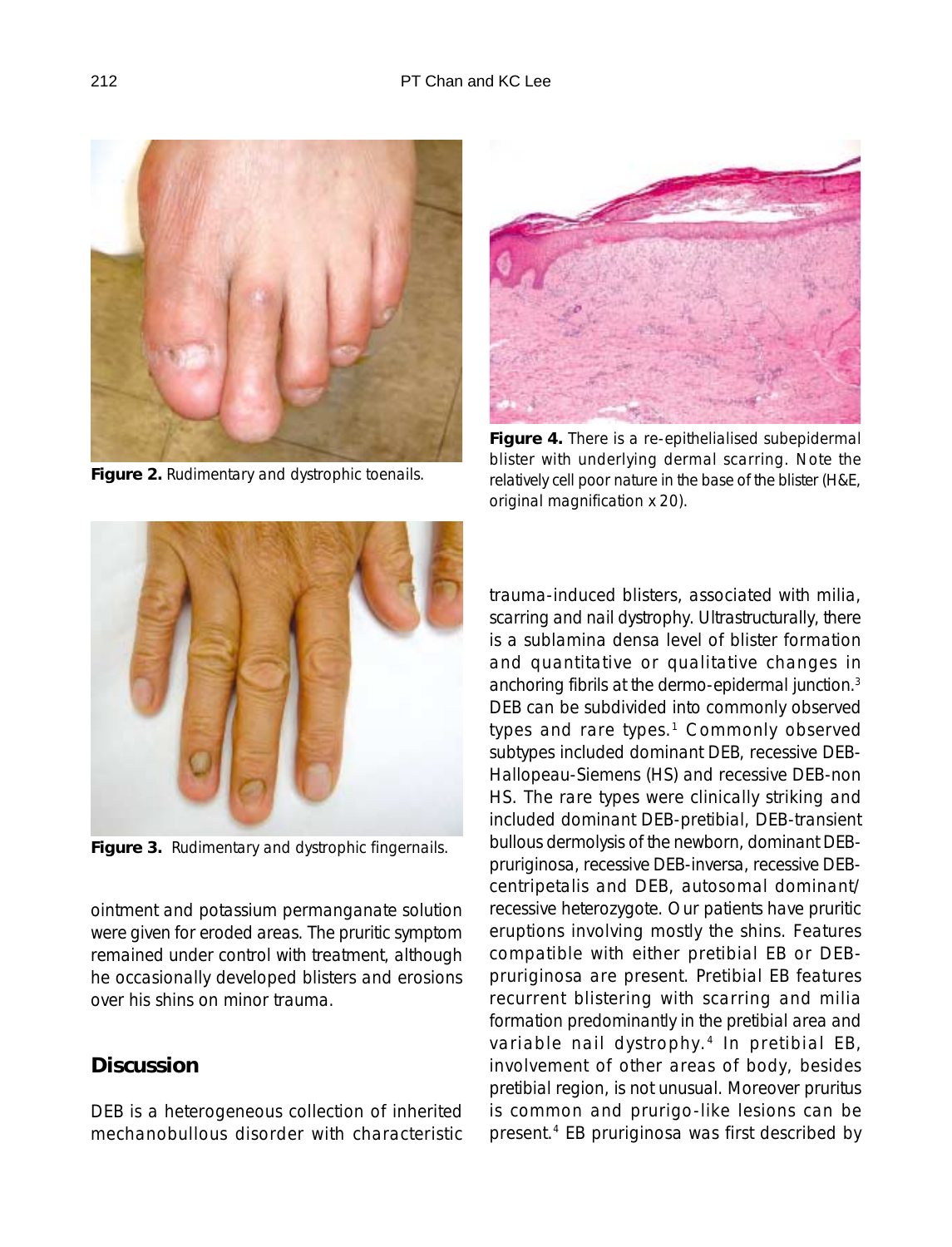McGrath et al in 1994.<sup>3</sup> It is characterised clinically by pruritus, lichenified or prurigo-nodularis like lesions, violaceous linear scarring, occasional trauma-induced blistering, milia and nail dystrophy. The lesions are mostly located over the shins, but are also prominent on forearms and sometimes on the trunk. Thus, there are substantial similarities between pretibial EB and EB pruriginosa.

Pathologically, DEB presents as subepidermal blister/cleft and the basal cells appear intact. There is a moderate to heavy upper to mid-dermal interstitial and perivascular lymphohistiocytic infiltrate. Fibrosis may be present in papillary dermis. Milia may also be seen. There are several non-molecular histological diagnostic methods for EB, namely electron microscopy, immunofluorescence antigen mapping and EB-specific antibodies.<sup>5</sup> Electron microscopy demonstrates the level of skin cleavage directly and in DEB, it is in the sublamina densa. Immunofluorescence antigen mapping infers the level of cleavage from fluorescence staining of epidermal antigens and in DEB, bullous pemphigoid antigen-1, laminin-5 and type IV collagen are all in the roof of blister. LH 7:2 antibody binds to the N-terminal of type VII collagen. In recessive DEB, there is reduced or absent staining by this antibody whereas in dominant DEB, the staining is normal.

DEB results from mutations in the COL7A1 gene, which is located on chromosome 3p21 and encodes type VII collagen.<sup>6</sup> Type VII collagen is the major constituent of anchoring fibrils in the dermoepidermal junction and is synthesised primarily by keratinocytes and less by dermal fibroblasts. Three polypeptides, proa1(VII) chains, fold into typical triple helix. Type VII collagen has a central triple helix domain consisting of Gly-X-Y repeats, flanked by two noncollagen domains. Most dominant DEB patients have mutations resulting in glycine substitution in the Gly-X-Y repeats. Although a full-length polypeptide is produced, the triple helix is not as stable as the normal type VII collagen. This leads to clinical phenotype of dominant DEB. In contrast, the more severe clinical phenotype of recessive DEB results from mutations leading to truncated type VII collagen polypeptide. Pedigree analysis is important in deducing the possible mode of inheritance and genetic counselling. But in the absence of an informative pedigree, detection of collagen mutation, if available, can be useful. This has been applied to detect a de novo mutation in dominant DEB7 and a recessive splice site mutation in pretibial EB.8 Moreover, the dominant clinical phenotype of DEB can be manifested as familial nail dystrophy, with or without skin eruptions.<sup>9</sup> It is therefore important to examine skin as well as nails in relatives of DEB patients.

Treatment of DEB includes avoidance of trauma, use of nonadherent dressings for wound and treatment of wound infection if present. Skin grafts, either allografts<sup>10</sup> or autografts,<sup>11</sup> have also been tried but there is no proper randomised trial on this treatment modality. Gene therapy is only in the early stage of development. Gene corrected fibroblasts, from patients with recessive DEB, have shown to be able to restore type VII collagen expression in skin equivalent culture and in animal models.<sup>12</sup> It is hoped that gene therapy can provide a final solution for DEB, especially for the recessive form, which is essentially a genetic disease.

### **References**

- 1. Fine JD, Eady RA, Bauer EA, Briggaman RA, Bruckner-Tuderman L, Christiano A, et al. Revised classification system for inherited epidermolysis bullosa: Report of the Second International Consensus Meeting on diagnosis and classification of epidermolysis bullosa. J Am Acad Dermatol 2000;42:1051-66.
- 2. Tang WY, Lee KC, Chow TC, Lo KK. Three Hong Kong Chinese cases of pretibial epidermolysis bullosa: a genodermatosis that can masquerade as an acquired inflammatory disease. Clin Exp Dermatol 1999;24: 149-53.
- 3. McGrath JA, Schofield OM, Eady RA. Epidermolysis bullosa pruriginosa: dystrophic epidermolysis bullosa